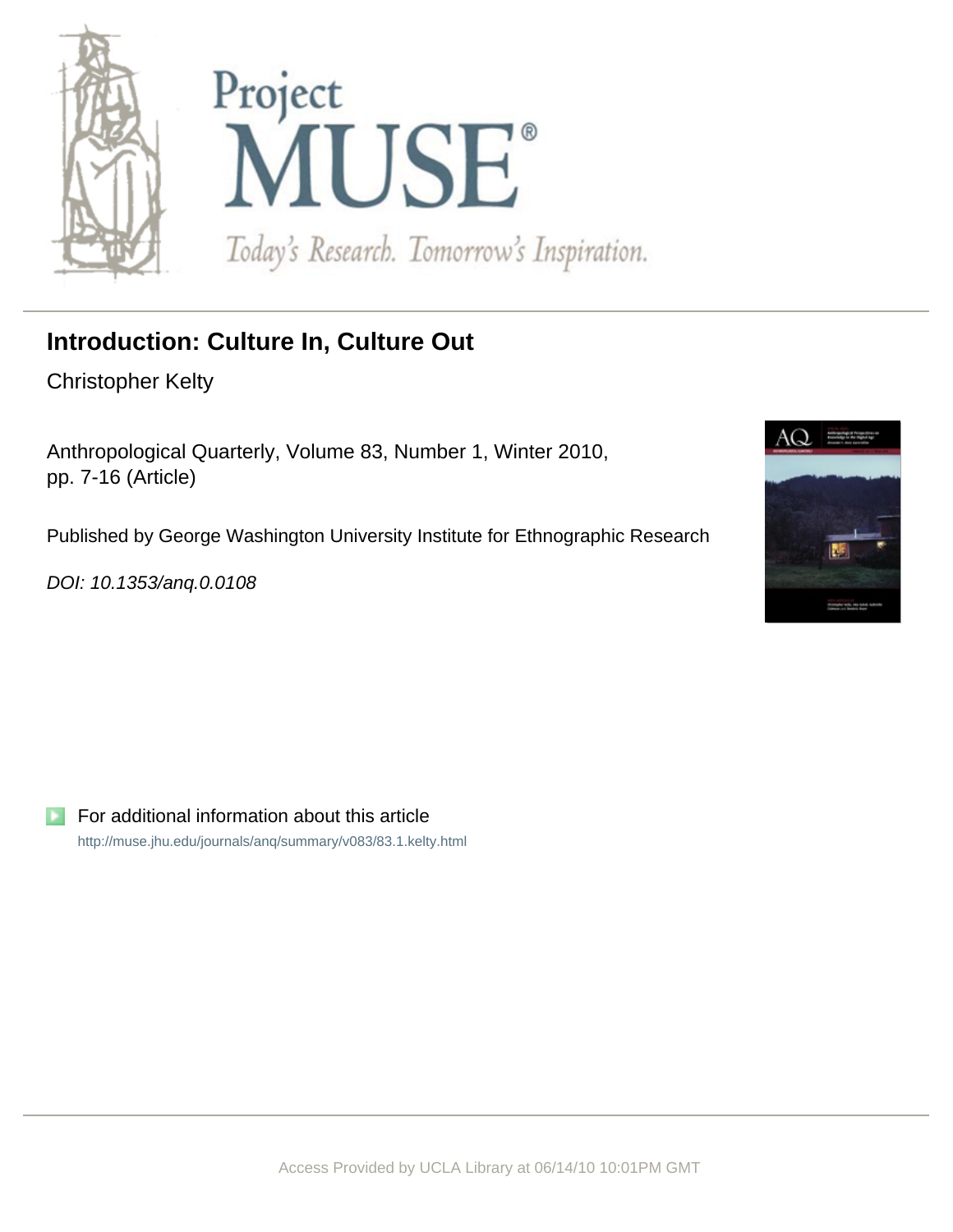## ANTHROPOLOGICAL PERSPECTIVES ON KNOWLEDGE IN THE DIGITAL AGE

## **Introduction: Culture In, Culture Out**

**Christopher Kelty**

*University of California, Los Angeles*

**Here are three essays dealing with computers. I intend that to sound sort** of like "here are three essays dealing with ritual" or "here are three essays dealing with kinship"—to sound as if it were entirely unsurprising to open up a copy of *Anthropological Quarterly* and see three essays about computers, alongside three on social organization, religion, or pragmatics and ideology. It should be entirely unremarkable by now that computers are involved in the social and cultural life of the people and processes anthropologists study, everywhere in the world (digital divides notwithstanding). It should be clear by now that the interactions and uses by which people make meaning, act, or build societies is as inextricably linked to software, networks, computers, devices, and infrastructures as we insist it is to kinship or social organization. In all honesty, we should be well past the time when we need labels such as "digital life" or "the anthropology of the virtual" or "online sociality" as if they helped to clarify something.

*Anthropological Quarterly,* Vol. 83, No. 1, pp. 7–16, ISSN 0003-549. © 2010 by the Institute for Ethnographic Research (IFER) a part of the George Washington University. All rights reserved.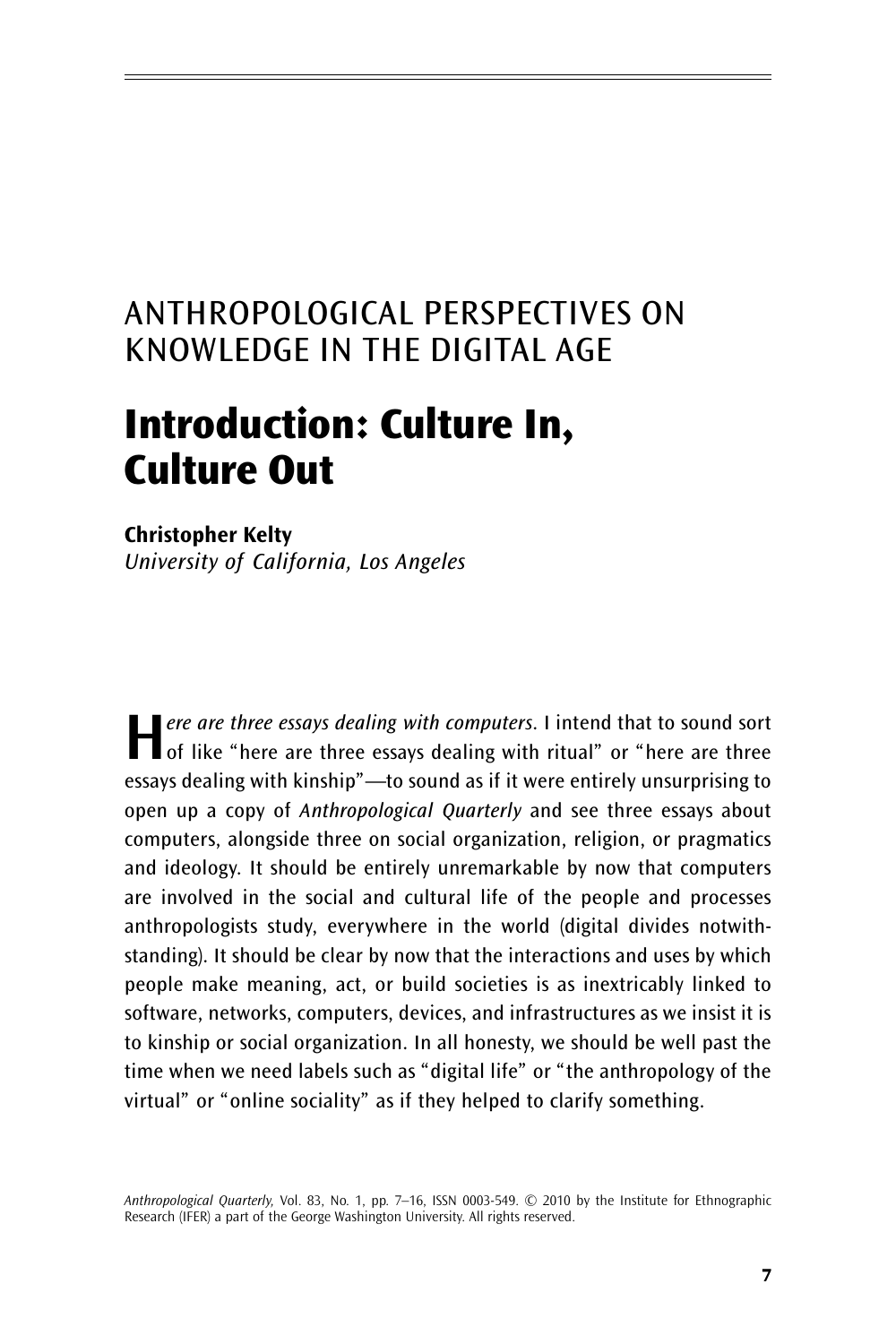On the one hand, it will not do to simply suggest that computers make no difference to the social and cultural lives of humans, and that we ought to go on as if information and communication technologies are simply a diacritical mark on otherwise fundamental features of human life. On the other hand, it cannot change everything. The requirement to say what difference computers make to things like sociality, knowledge, language, or human life in general is not met by appending the word "digital" to whatever noun or verb commands more immediate attention; but nor can the difference be approached as if it were one problem among many, parceled out after the fashion of area studies, or divvied up as if it were one qualifying field exam alongside others (which we nonetheless know to be a frequent occurrence).

Often such a problem can only be addressed by demonstration, and this is what makes the three essays gathered here so valuable. Each of them is, in its own subtle way, struggling with exactly this issue: how to maintain a classical orientation towards anthropology, yet bring it to bear on a problem whose significance is widely felt, over-analyzed, and poorly understood. The essays collected here do not seek to forge a new subfield, or to simply apply anthropological concepts to new objects like Facebook friends or cell-phone users; they do not seek to radically reinvent the methods, fieldsites, or topics of anthropology; and despite being written by people immersed in the technical details of software and networks, they are not any more inter- or trans-disciplinary than many other anthropological studies underway today.

Instead, what they do is something that should be familiar to any anthropologist: they form concepts out of rich empirical fieldwork and try to rectify them against those realities. They criticize approaches to problems and concepts forged in other places and in other times; and in doing so they leave open the possibility for future criticism that might take account of the changing technical conditions of our world (Strathern 2006). Each delivers good ethnographic value, explicating and orienting readers to very specific worlds and ways of being, and explains in each case what difference the difference engine makes. This is not special or new in any threatening sense; rather it is simply what anthropology looks like today.

**\*\*\***

These three essays each take on one of the peculiar burdens of anthropology: the ongoing remediation of the concept of culture. Culture, as a con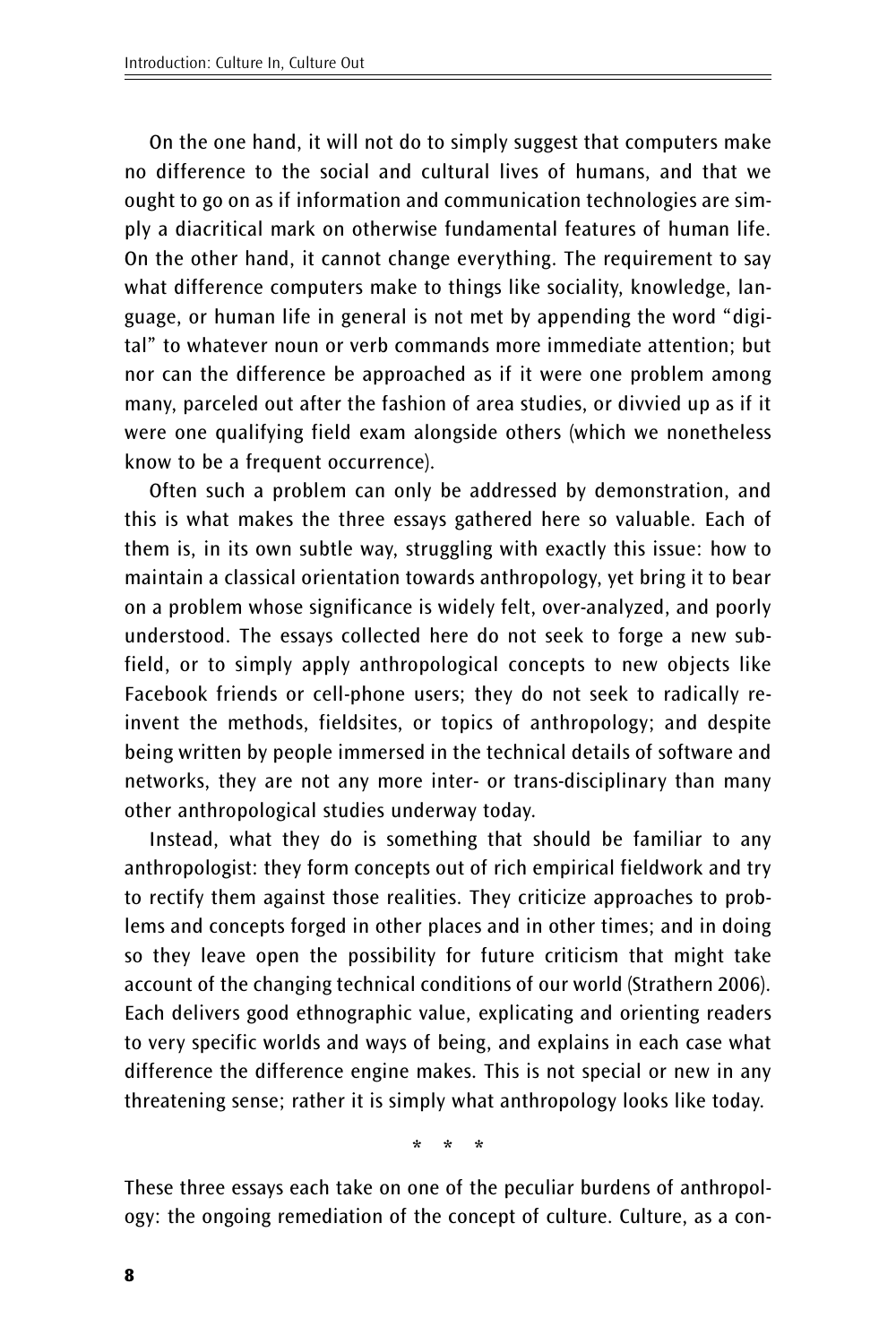cept and as a feature of anthropological thought is both broken and yet impossible to leave behind. Within the discipline, it has been through so many changes, so much re-use and modification, and so much critique, that it seems impossible to see in it the distinctive form it might once have had; and yet, there are no other serious nominees for the position it holds.

Even more burdensome is the fact that all around anthropology, other disciplines wield this concept (and the associated claim to investigate it via ethnography) with abandon. Much of this work is conducted without much awareness of its peculiar failings, difficulties, and critiques. In information studies, in management, in consumer research, in public health, and so on, "culture" has a salience and a power it seemingly no longer possesses for scholars trained in the heart of anthropology. But even more troubling, very little of this work shows a grasp of the particular *strengths* of the concept either. Analyses of the "culture" of computing or the internet, to say nothing of its appearance in every microlocation from corporations and gymnasiums to gorilla troupes and hair salons, seem empty of theoretical force, barely distinguishable from norms and customs in some 19th century sense; such analyses certainly almost never attain the heights of systematicity or recursivity we associate with the exemplary works of the discipline.

The burden these essays bear is therefore a double one: first, to show that the objects of study chosen are adequate to some concept of culture, and second, to transform that concept in ways that will (one hopes) influence and remediate the ways neighboring disciplines employ and rely on this complicated notion. These articles all try to preserve the *cultural* at the expense of *cultures—*by finding diverse ways to specify the cultural, as James Faubion has put it, "as a constitutive dimension of human life, as one of the planes—an open plane, to be sure—of which it is always composed" (Rabinow et al. 2008:106). But they also raise the stakes for this concept by struggling with the question of how to work over the manifest importance of software, networks, and computers without going too far.

There is obviously no shortage of work on this topic: the range of disciplines and methods brought to bear on the topics of information technology, computers, software, and networks is disturbingly large. One should ask: why is there so much written on this topic? Then one should ask: why is so little of it any good? In part, the answer is that, for some reason—call it a *cultural* reason—we are driven to see computerization and its incumbent technologies and social formations as so profoundly cutting-edge, so new,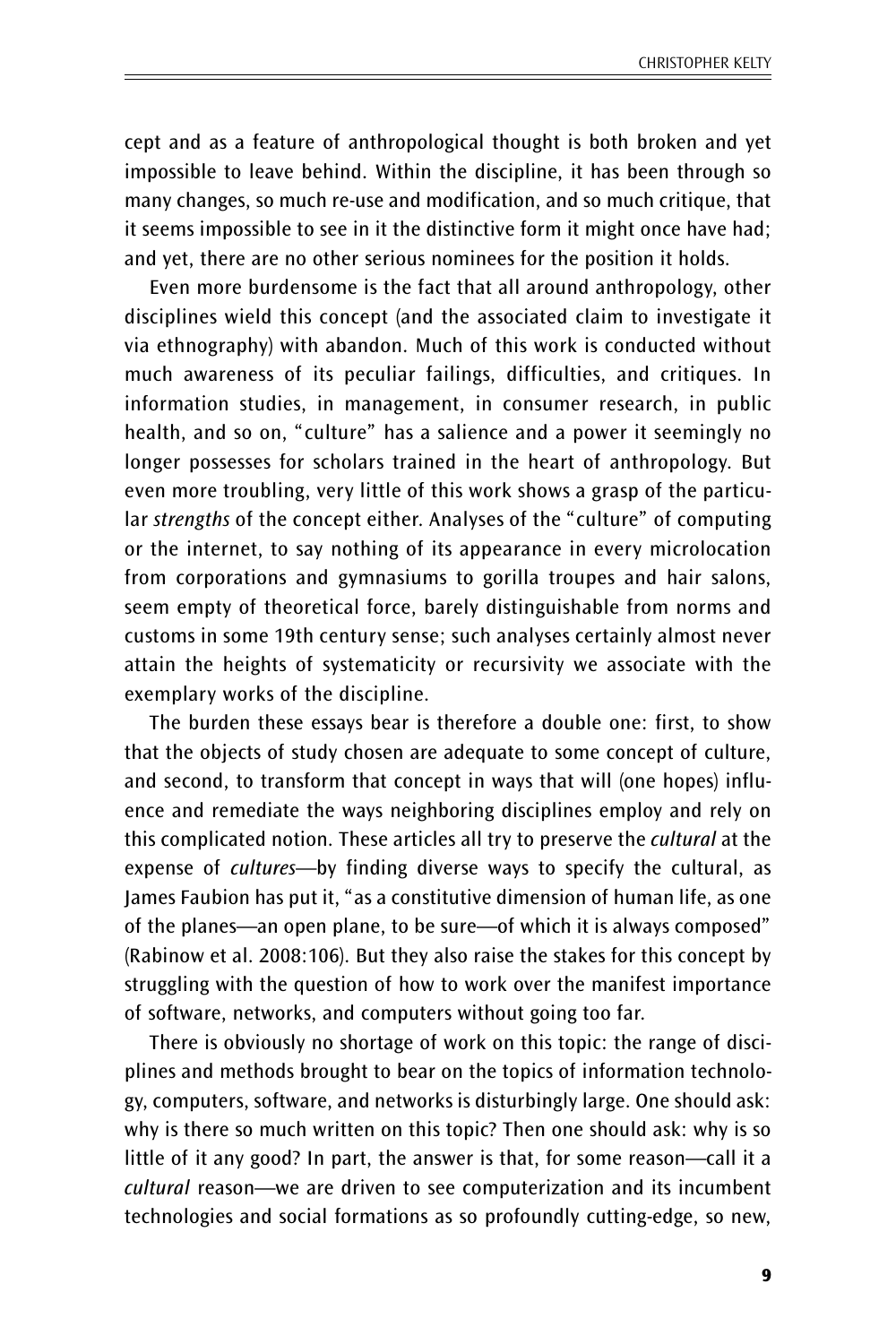so revolutionary, that we lose sight of what might really be new about them. The predictable reaction—that there is actually nothing new about them but scale and speed—is just as much a part of this cultural reason. Both the Californian enthusiasm of the technophile and the Edwardian reserve of the technophobe seem to signal the disappearance of any sufficiently rigorous concept of culture—even as the repetition of the term and the proliferation of its sites seem to go on unhindered. Or to put it differently: why are both *computers* and *cultures* everywhere today?

In anthropology, studies of online interaction, virtual worlds, and computer-mediated communication have, over the years, made various moves towards thinking through the concept of culture, but not much theoretical work has emerged. There are the widely read reviews by Escobar et al. (1994) and by Wilson and Peterson (2002), and seminal works by Miller and Slater (2000) and Hine (2000); and there is an increasingly large set of works in media anthropology that focus on the use of discussion, online interaction, and communication as part of larger issues like diaspora, migration, and new forms of distributed cultural conditions (Axel 2004; Barker 2008; Bernal 2005; Larkin 2008; Lysloff 2003; Ginsburg, Abu-Lughod, and Larkin 2002).

Of the theoretical works in anthropology that provide a basis for rethinking the concept of culture, Michael M.J. Fischer's article "Worlding Cyberspace," more than any other, attempted to move the discussion towards *worlding* as a way to distinguish it from bounded space and placebased versions of culture (Fischer 1999). The essays here continue what Fischer initiated, especially Golub's contribution, which very clearly positions its approach as a general attempt to understand how worlds of any kind form, in order to gain purchase on the question of what difference the computer makes to this process. Beyond this limited list there are plenty of contributions to the "ethnography of online communities"—but few I would suggest that push forward the theoretical and conceptual challenges of understanding both the proliferation of studies of computing, and their inability to account for this proliferation culturally.

The three essays collected here should therefore be read as attempts to change this state of affairs. All of them emerge from the heart of anthropology (all graduates of the University of Chicago no less), and all of them are erudite, widely read scholars with extensive fieldwork experience in more than one area. That they have turned their attention to the issues explored here is no doubt connected to the general cultural desire to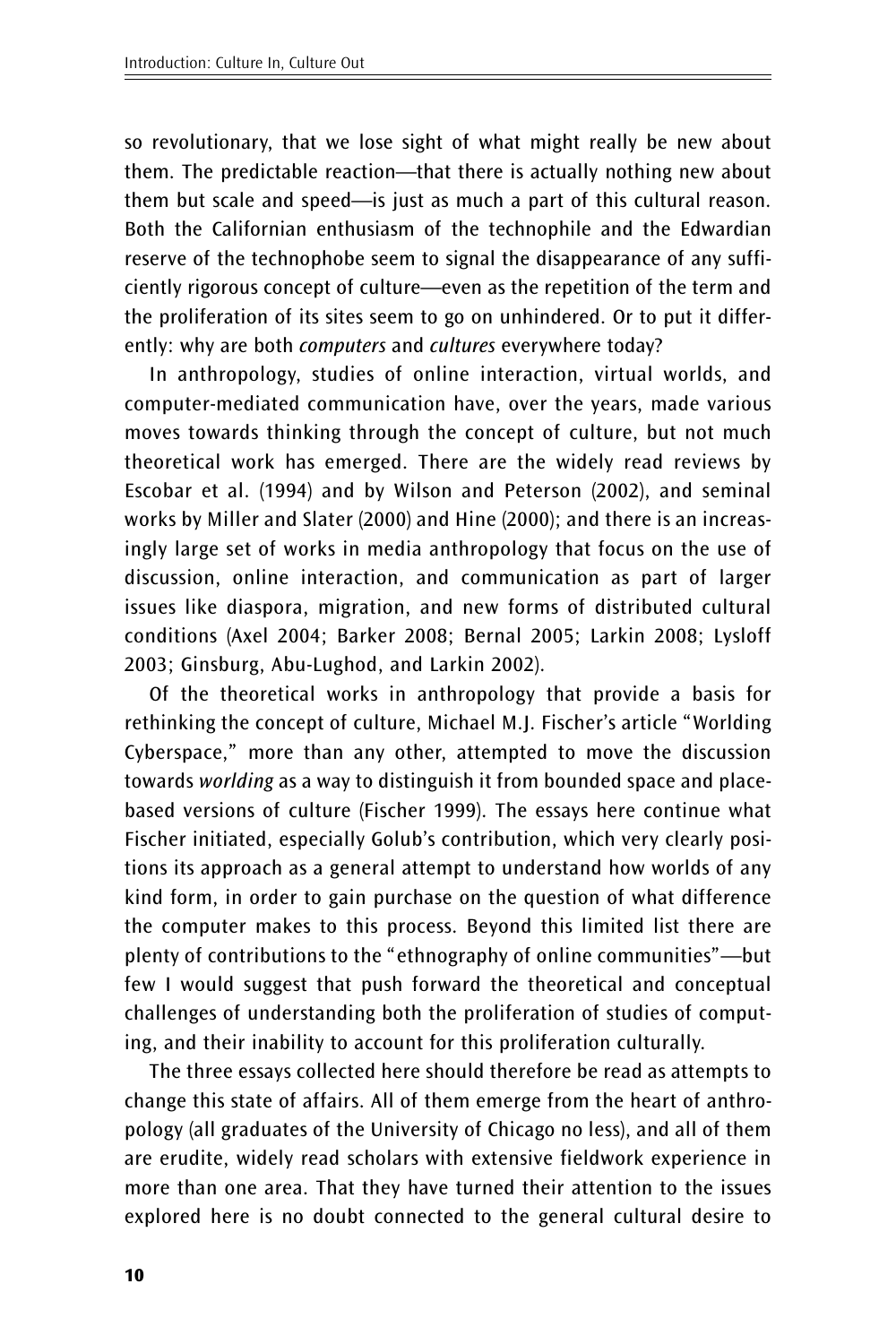understand the meaning of computers, but it also emerges from a deep engagement with some of the central strengths and weaknesses of the anthropological analysis of culture. It is worth trying to bring these out a bit more sharply here.

There are a series of moves towards specifying the role of the cultural addressed in these essays. There is a first move involved in trying to achieve purchase on these new phenomena, and that is to literally *make up* a new culture. This is something to which Golub objects in studies of the "virtual worlds" where the success of past anthropology is used to legitimate the treatment of virtual worlds as bounded wholes—places with local everyday life, preferably including exotic practices that demand explanation for an audience that is not there. Such a move is not wrong methodologically—however, it creates an expectation, or hypothesis, that these worlds are both *separate from* and *similar to* the realclothes worlds we have always studied. This move generally excuses researchers from having to look closely at the distributed inhabitants in their real-clothes bodies (which is admittedly time-consuming and painstaking work that does not feel very *new*) and also from the necessity of engaging with the technical and economic conditions of possibility for these worlds (which it must also be admitted, can take some of the fun, though not the interest, out of researching them). Rather than seeing virtual worlds and online environments as built on top of or extruded from existing worlds, organized in particular ways, much of the work in online ethnography both inside and outside of anthropology prefers to make up a culture instead, often implicitly, without giving it much thought.

Only Tom Boellstorff's recent book makes an explicit experiment of this move, reflecting on the implications of doing so not just methodologically, but theoretically as well (Boellstorff 2008). And it is in making an experiment of it that it is possible to attempt to hold apart the methodological decision from the epistemological (or ontological) claims that might be made about these worlds. A great deal of non-ethnographic work, for instance, relies on just this kind of confusion in order to treat online worlds and games as "laboratories of human behavior" (e.g. the work of Edward Castronova). However, as Golub points out here, virtual worlds are built out of existing ones, and the previously existing actual worlds are necessary but not sufficient grounds for the emergence of the new "virtual" worlds—which is to say, they are not a simple mirror or iteration of general human culture. And despite the manifest excitement with which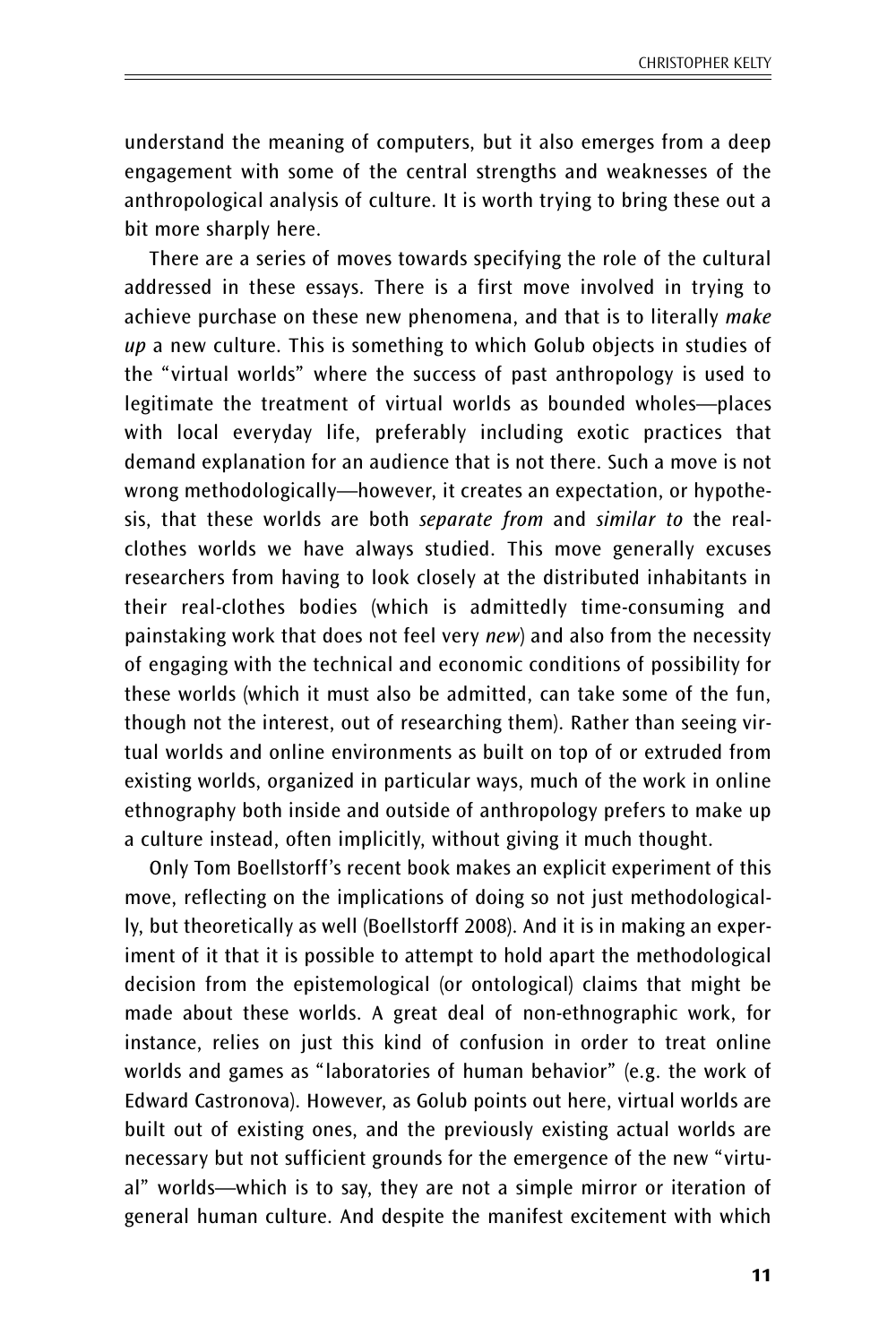scholars have approached these cases as novel and interesting, few seem to have actually taken on the task of characterizing this novelty—this supplementary or extra "worlding" that takes place—and instead have treated it as a variation of (or repetition of) the worlding we already know.

There is a second move in the analysis of online, networked cultural life, which is to return to behaviors and practices as themselves constitutive of a fieldsite. Here, it is not the boundedness of space or place that gives meaning to everyday life, but the nature of mediated interaction itself. In part, this is what Coleman attempts to capture through the analysis of hacker sociality. This move happens in opposition to the first one, invoking the necessity of looking at the dual sociality created by mediated communication—both online and in person—as that which makes it distinctive. In this respect, the camps and conferences that are a frequent feature of hacker's lives (and which are spreading to other domains as well) are an effect of this dual sociality and not a face-to-face practice that precedes it. The "cultural" plane of hacking therefore is not place/spacebased but a zone of pragmatic stability that emerges out of multiple modes of interaction. These stabilities of practice are sustained and repeated in conferences, camps, online mailing lists, and the multiple modalities of communication and collaboration involved in creating software and networks. Hence, the object of "hacker sociality" comes to look similar in form to objects like rituals, carnivals, or feasts (and thus the turn to theorists like Turner and Bakhtin as resources for understanding them). The question remains, however, what difference does online software-mediated interaction make to this formation of pragmatic stabilities? Coleman answers that it is the very details of technical practice hacking, coding, designing, tinkering, writing licenses—which provides the content of these ritual-like pragmatic stabilities, and hence remediates the cultural as something endemic to (and located only in the practices of) this community of individuals.

Finally there is a third and lateral move, which is away from culture and towards "social imaginaries." A focus on social imaginaries (especially those such as the public sphere and the economy) at first rejects the "cultural" as a meaningful word, but without sacrificing the complex combination of ideal and material practices that the word once signified. However, rather than many cultures (each distinct), social imaginaries come in only a handful of historically ramified forms tethered to global secular modernity of the last 400 years or so (Taylor 2004, Kelty 2008). A focus on "social imagi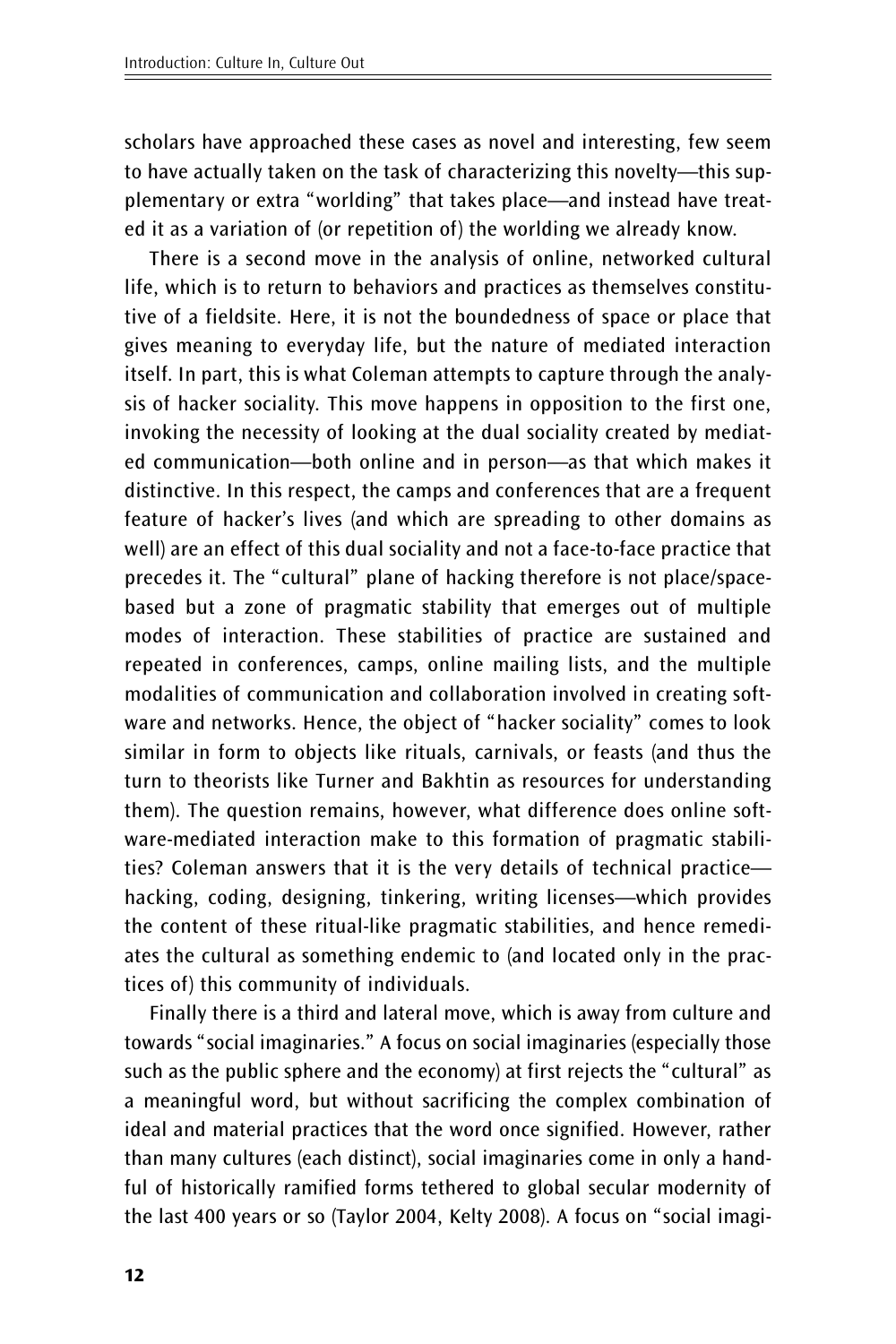naries" as a replacement for culture can then be employed to analyze public spheres, democratic deliberation, and diasporic identities, both in person and via new media technologies. Such a move can push analysis so far beyond the question of information technology that it disappears or ends up making little or no difference to the case under consideration. Frequently this leads people to ask, for instance, whether the Internet is a public sphere (usually in the sense given by Habermas) or whether new forms of political speech (blogging, chat, IM, Twitter) change the dynamics of mass media politics, frame issues in new ways, and include, or exclude, people in new ways. Such questions are obviously productive, but they ignore the specificity—the cultural specificity—of the contemporary and its technical configurations.

However, as Dominic Boyer's piece demonstrates, the analysis of social imaginaries really only gets interesting when some version of the cultural is retained. Understanding the production and movement of social imaginaries itself requires a cultural analysis of the people, practices, places, and techniques that make them go. Practices of journalistic knowledge-making are a crucial component of the formation of imaginaries and are themselves under assault from the very proliferation of information technologies, software, and networks. It is the cultural features of journalism that structure the way an imaginary of the public sphere takes shape—not just the content that circulates, as we say, "in the public sphere." New technological possibilities, disastrous financial arrangements, and new forms of writing, blogging, tweeting, and chatting are all transforming the organizations, the life-worlds, and the practices of the people who make journalistic knowledge and make it circulate. It is therefore incumbent on us (anthropologists, as well as the journalists in Boyer's account) to ask how this reformed consciousness determines being: our public sphere is transformed not only by the words that circulate, or by the (recursive) technological layers that give it form, but also by the selfunderstanding of the actors who occupy it.

What at first might seem a contradiction—that social imaginaries replace the concept of culture, yet analyses of social imaginaries are only interesting when they retain a cultural analysis—is in my understanding a response to the other two moves: making up worlds and treating embodied techniques and practices as the site of culture. For a cultural analysis to work, there must be more at stake in understanding the role of networked information technologies than simply treating them as one more kind of place where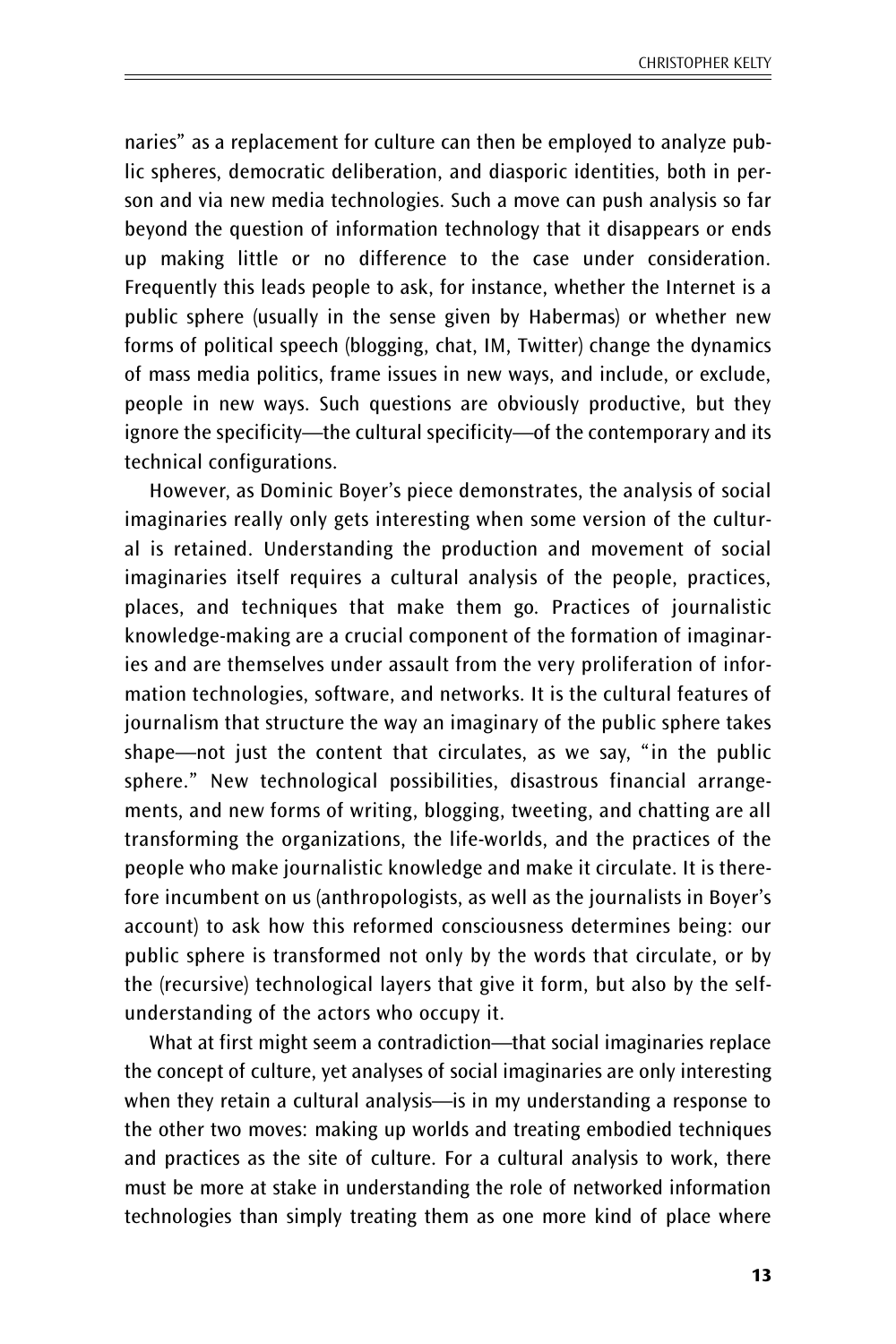human behavior occurs, or as one more form of life among many. Rather, the technical and epistemic practices of well-chosen groups of people—journalists in Boyer's case—must be explored if one wants to understand the difference that new technologies make to human behavior.

Indeed, it is Boyer who comes closest to embarking on a cultural understanding of the ubiquity of attempts to explore the "culture of computing." The "cybernetic-informatic consciousness" that he uses to link journalists and anthropologists together opens a door to understanding why *computers* and *cultures* are equally everywhere today—and maybe for some surprising reasons that have a lot to do with the mid-century *successes* of both cybernetics and anthropology. Cybernetics' fortunes look a lot like culture's overused, diffuse, heavily critiqued, yet nonetheless compelling in their most rigorous forms. Cybernetics' dissemination looks a lot like culture's taken up across nearly every discipline, attenuated by circulation, unpoliced by classic disciplinary modes of ownership and exclusion.

One might re-think, therefore, the critiques of ethnographic authority in the 1980s through this lens. They can be read not as critiques of the culture concept, or of the pretensions to scientificity (they certainly were in some quarters), but as critiques of the *authority* of the concept of culture (or of science more generally). What these critiques proposed was the impossibility of authoritative knowledge about the social world; what they brought about was the slow motion destruction of the impossible, though up to that point real, authority of the concept of culture.

It is for this reason that these essays should be seen as part of a project of reconstruction—not only of the concept of culture, but of culture *and* computers together. If some analysis of *the cultural* is still central here—both to anthropology and to a rich understanding of the transformation of the world by information technology—then it might just be that these essays are at the cutting edge, not for their focus on technology, but for their stubborn insistence on saving and refining the concept of the cultural itself. What is also clear, however, is that such a task is intimately tied to the practice of anthropological fieldwork and that each of these papers in different ways seeks to demonstrate the difficult work that is necessary for the concept of culture to be of any use at all.

There is, for instance, a difference between really studying the lifeworld of hackers, as they live and breath, and simply treating them as cloistered, adolescent, pale libertarians (unless of course they are, which is *nonetheless* both very interesting and not easy to elicit). There is a dif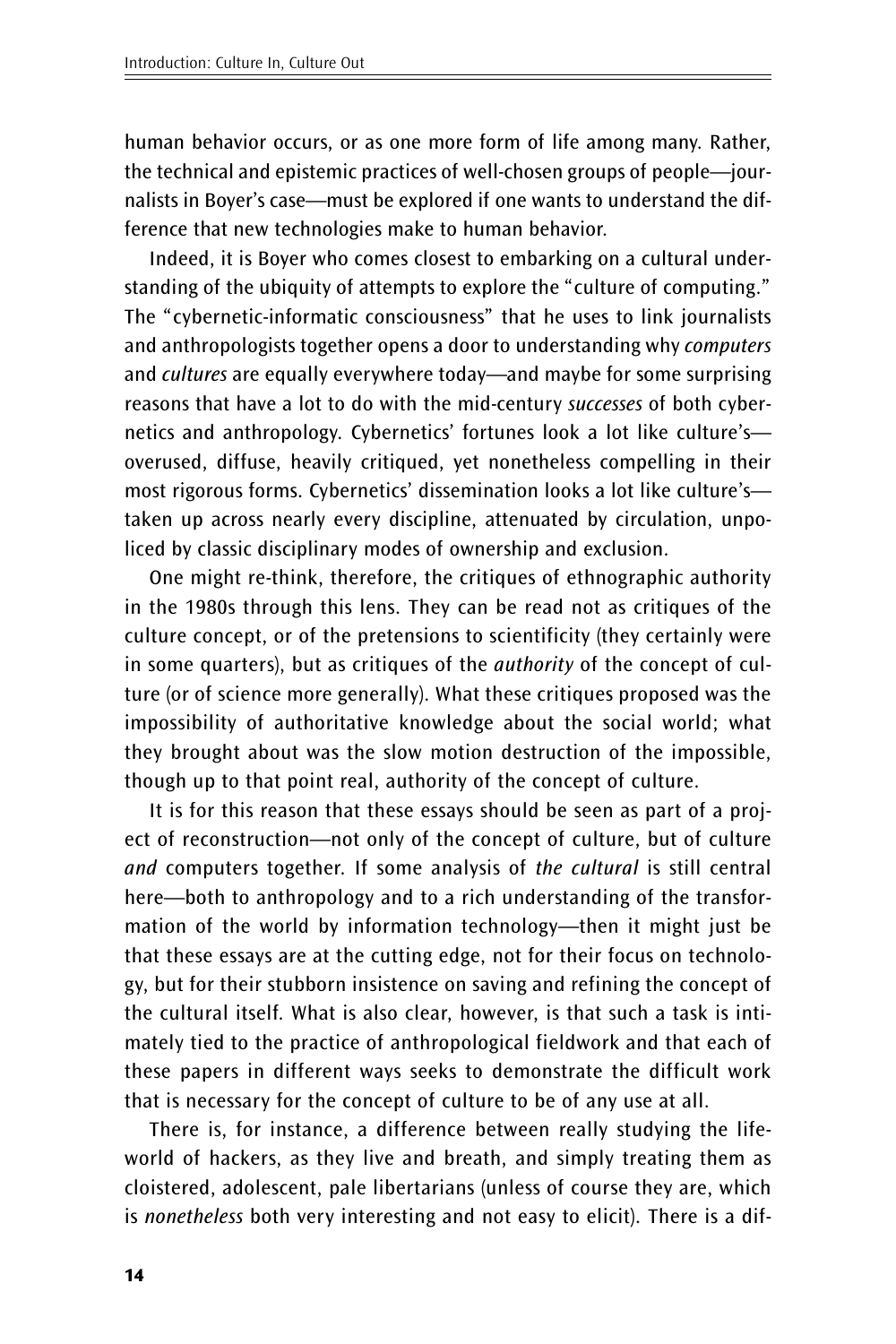ference between playing an online game once or twice and writing an essay about that experience, and spending two years creating two level 80 healers, raiding on weekends, and developing strong emotional bonds with a collection of other game-players in order to understand the nature of action and worlding. There is a difference between reading a bit of Habermas and loudly proclaiming the epochal changes wrought on our public sphere by the decline of newspapers and actually talking to journalists about their practices.

Golub's contribution, for instance, does not shy away from the details of World of Warcraft, the way many articles by lawyers do (just to pick on those who can take it). Legal analysis of these games eschews detailed description, either because it seems way too geeky to do so, or more likely because it is seen as irrelevant to the argument being made (which in many circles of legal studies today is a deliberately thin "norms+customs" version of culture). By contrast, Golub must demonstrate the details of this lifeworld in order to make his case that players in WoW deliberately break down and limit the sensory aspects of the game in order to achieve other goals. What he demonstrates thereby is not the sensory realism of these games, but their social realism—the ways in which the game facilitates, and perhaps transforms, affectively intense social bonds.

Coleman's contribution does something similar, by showing in detail the nature of hacker embodiment and sociality across both the lived experience of the conference or hacker camp and the everyday interaction online. This analysis of conferences as an innovation of virtuality, not something that precedes them, has general applicability. It has long been true of scientific and scholarly fields (Diana Crane's famous "invisible colleges" and the essential role of the scientific congress and yearly conferences), but is now also true of many other fields, from security guards to struggling musicians, where people develop social bonds according to professional and work affinities, not geographical or personal connections. All kinds of folks use conferences, congresses, and festivals to enhance their careers and make new relationships, to experience fun and exhaustion, and to enhance storytelling and history-making. It will be only a matter of time before Facebook conferences emerge in the same fashion—not as a re-connection of old friends, but as a new form of cultural life. Do we still need a "digital" anthropology to understand such a transformation? Yes and no.

In the end, it may be that (as Boyer suggests) anthropologists have been thinking through these issues along—at least since Gregory and Mary were